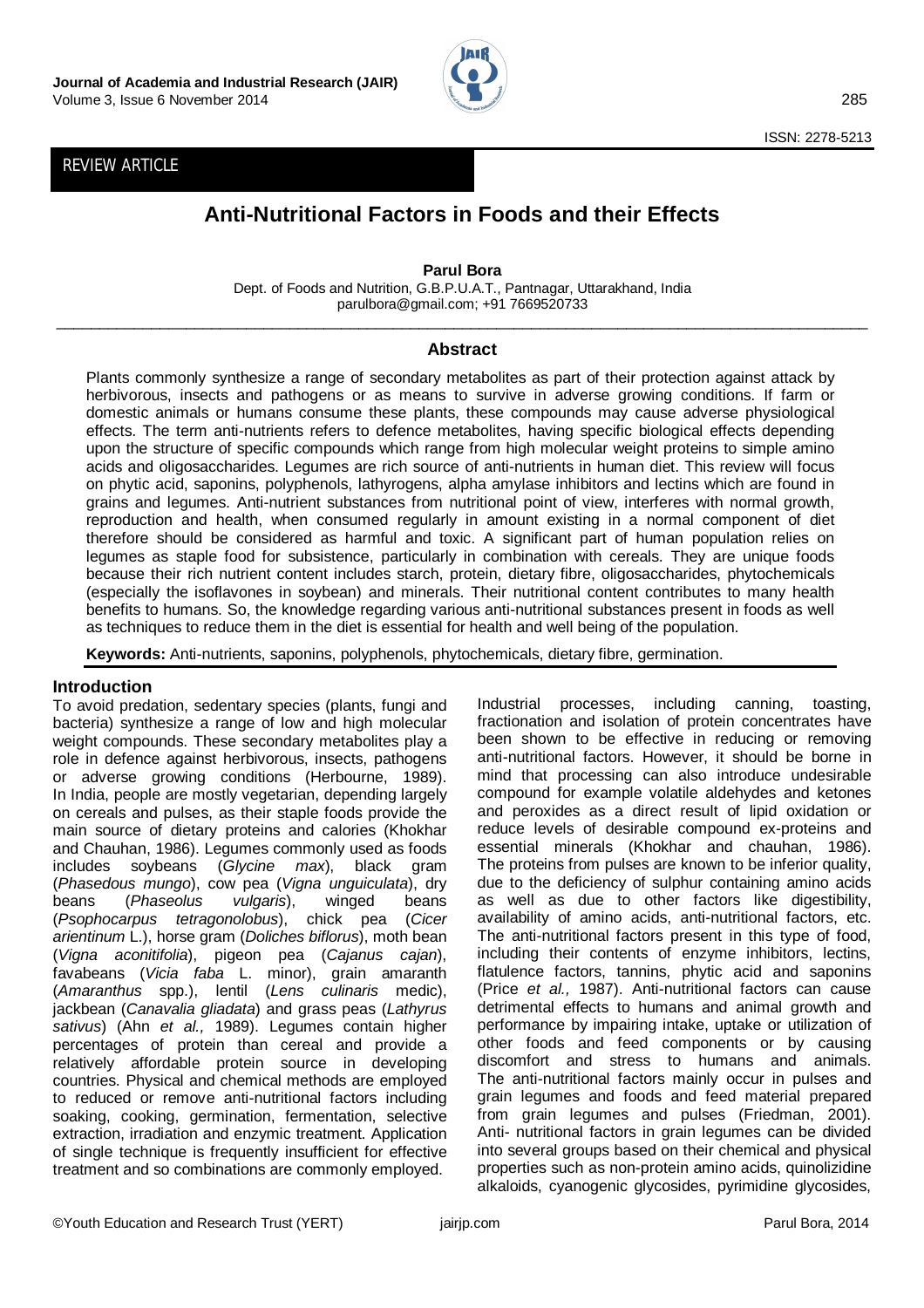#### **Journal of Academia and Industrial Research (JAIR)** Volume 3, Issue 6 November 2014286



isoflavones, tannins, oligosaccharides, saponnins, phytates, lectins or protease inhibitors. Their elimination can be achieved either by selection of plant genotype with low levels of such factors or through post-harvest processing (germination, boiling, leaching, fermentation, extraction etc.). Structure of anti-nutritional factors and their chemical properties especially heat lability, dictate which physical process will be more effective in their reduction or removal, thereby minimizing adverse biological effects (Shahidi, 1997).

#### **Positive effects of anti-nutritional factors in human nutrition**

The anti-nutritional factors found to have effect on gastrointestinal tract and affect the microflora count of the intestine by promoting the growth of beneficial bacterias. *Lupinus campestris* seed found to have anti-mutagenic activity and prevents the mutagenic process involved in development of cancer. Anti-nutritional factors decreases levels of heat shock protein 70 and 90 in gut epithelial cells after exposure to plant lectins. Lectins present in legumes assessed to act as a mucosal adjuvant. Beneficial outcome in hypercholesterolemia after intake of heat treated chickpea in rats have been observed (Price *et al.,* 1987; Jansman *et al.* 1998; Friedman, 2001; Young, 2011).

#### **Negative effects of anti-nutritional factors in human nutrition**

Low toxic substances in legumes produce serious pathological conditions. They are the factors in kesari dhal which cause lathyrism and haemolytic factor in *Vicia faba* associated with disease favism.

*Lathyrism:* Lathyrism is a paralytic disease affecting the lower limbs. The incidence of the disease is higher in males than females and recovery from the condition does not usually occur. The disease has been known since early times and there is reference to it in early Indian medical writing. Serious outbreak of lathyrism has occurred in this country quite a few times. The disease has been associated with consumption of kesari dhal and is commonly noticed in poor families who regularly eat considerable quantity of the dhal. However, lathyrism develops only when the consumption of dhal is high (300 g daily) and the diet does not contain adequate quantities of cereals and is used for long time (six months or more). In lathyrism, the toxic substance interfaces with the formation of normal collagen fibre in the connective tissue. The disease can be prevented by ensuring reasonable balance between kesari dhal and other material and its replacement by other pulses where practicable. Lathyrogens i.e. Beta N oxayl, Beta diamino propionic acid (BOAA), a naturally occurring amino acids, possess potent neurotoxic activity and has been shown to be responsible for outbreaks of neurolathyrism following consumption of *Lathyrus sativus*. BOAA occurs naturally as two isomeric forms with the Beta N oxayl L form being approximately 5% of the total. The level of BOAA in dry seeds varies considerably according to genetic factors and environmental conditions. *Lathyrus* sativus grown in nutrient solution that are zinc deficient or rich in ferrous iron, produced seeds with elevated levels of BOAA (Burbano,1999).

*Favism:* Favism is a disease characterized by haemolytic anaemia which affects certain individuals following the ingestion of fresh or cooked broad beans. The victims suffer from an inherited biochemical abnormality which affects the metabolism of glutathione in red blood cells and is the result of decreased activity of the enzymes glucose-6-phospate dehydrogenase. In person with his abnormality, the red cells are more prone to injury and destruction by certain drugs, such as sulphonamide and this raises complications in the treatment of infectious disease (Dmello *et al.,* 1991).

#### **Kinds of anti-nutritional factor**s

There are several heat stable and heat labile anti-nutritional or toxic and potentially toxic factors. These include trypsin inhibitor, phytohaemaggluttins, goitrogens, cynogenetic glycosides, antivitamin factors, metal binding constituents, estrogenic factors, toxic amino acids, lathyrogens, flavogens and unidentified growth inhibitors. These factors in seeds of many legumes and cereals could give rise to problems in nutrition. Some details of the anti-nutritional factor are given hereafter.

*Protease (Trypsin) and amylase inhibitors:* Protein modification by enzymes yields products with improved nutritional, functional and organoleptic properties and aids a variety of processing operations. Proteinases are used by the food industry to control viscosity, elasticity, cohesion, emulsification, foam stability and whipability, flavour development, texture modification, nutritional quality, solubility, digestibility and extractability. Compared with legumes, common anti-nutrients level in cereal are quite low. Although digestive enzyme (protease and amylase) inhibitors have been identified in most cereals, they do not pose serious nutritional problems. Rye, triticale, and barley contain higher levels of protease (trypsin) inhibitor activity than other cereals. In high- lysine corn barley, that activity is higher than in the corresponding normal varieties. Bread wheat has nearly twice as much trypsin inhibitor activity as other wheat. However, that activity is much lower in cereals than in legumes. For example, total protein inhibitor in barley normally is about 0.45 g/kg, whereas in defatted soy flour it is more than 32 g/kg (Dmello *et al.,* 1991). Application includes processes for meat flavour development and tenderization, continues bread making and modification of cracker and cookie texture, malt supplementation and chill proofing in brewing industry, and hydrolysis of protein gel to lower viscosity for concentration or filteration. The desired degree of hydrolysis or percentage of peptide bonds hydrolyse varies considerably with the different food processing operations.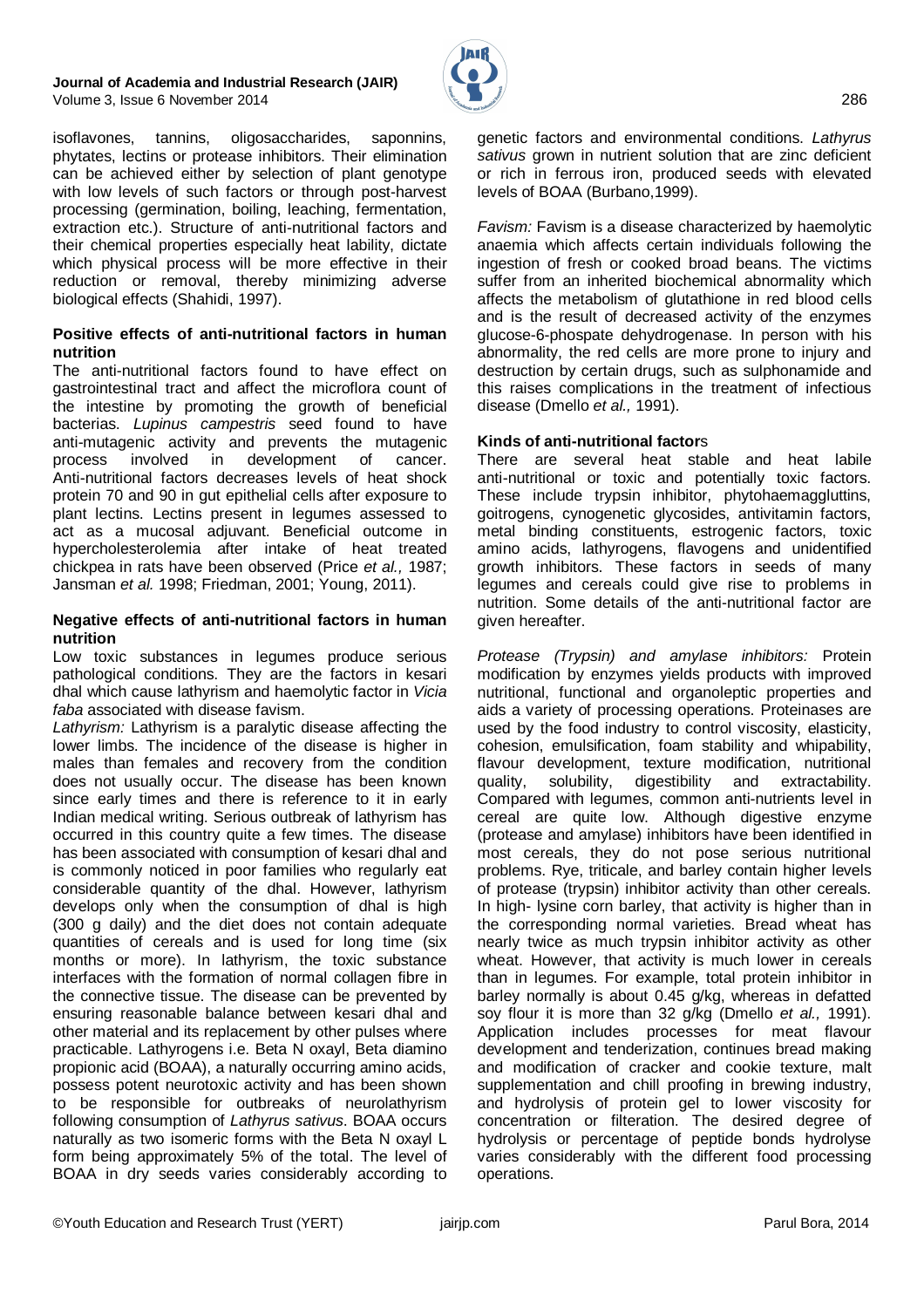#### **Journal of Academia and Industrial Research (JAIR)** Volume 3, Issue 6 November 2014287



Some proteolytic processes, such as for bouillcn from soy protein or fish sauce from whole fish, require a degree of hydrolysis close to 100%. In contrast, in many food processing operations, there is a balancing act in which just enough, but not too much protein hydrolysis must be achieved. Among enzymatic food protein modifications, "limited hydrolysis" is a technique receiving considerable attention because it can yield products with improved properties and added value (Jansman *et al.,* 1998).

*Haemagglutinins:* Haemmagglutinins are proteins in nature and are sometimes referred to as phytoagglutinins or lectins. As in legumes, most cereals commonly consumed by human contain glycoprotein called lectins. Many lectins can bind to intestinal epithelial cells, where they may impair nutrient absorption and cause damage that may allow infiltration of bacteria into the blood stream. Although considerable indications are there and these legume lectins can be harmful to humans, virtually no evidence exits of any significant anti-nutritional effect from cereal lectins (Jansman *et al.,* 1998).

*Saponins:* Saponins occur widely in plant species and exhibit a range of biological properties, both beneficial and deleterious. Saponins are group of natural products possessing the property of producing lather or foam when shaken with water. These are glycosides of high molecular weight. Saponins have been reported in soyabean, sword bean and jack bean. Toxic saponins cause nausea and vomiting. These toxins can be eliminated by soaking prior to cooking. Alkaloids are known to occur in seeds of many legume but they are relatively innocuous. The saponins can be considered as the resistant factor in legumes against microbial infection and herbivory. Legume saponins have only moderate toxicity and present a problem only when present in diet in higher concentrations (Jansman *et al.,* 1998). These are diverse class of glycosides found mainly, but not exclusively in plants, they comprises a steroidal or triterpene aglycone linked to one, two or three saccharide chains of varying size and complexity via ester and or ether linkages. Change in saponin structure, perhaps as a result of partial hydrolysis during processing, will therefore have significant effects on the quality of the processed products. Saponins occurs in broad range of plants consumed in the human diet, including legumes (soy, peas and beans), root crops (potato, yam, asparagus and allium) as well as in oats, sugarbeet, tea and many medicinal herbs such as ginseng. Within grain legumes, the saponin content varies between 0.5% and 5% dry weight. Saponins are generally characterized by their bitter taste, their ability to foam in aqueous solution and their ability to hemolyse RBC. Ingestion of saponin containing foods by man and animals has been associated with both deleterious and beneficial effects, for example reduced weight animals and hypocholesterolemic effects in man.

*Phytates:* Inositols with 4, 5 or 6 phosphate groups are common in the seed of many of our grain legume and can reach concentration higher than 10% of dry matter (Bisby *et al.*, 1994). In monocotyledons such as wheat and rice, phytates is present in germ of corn and in the aleurone or bran layer allowing an easy separation by milling. However, in diacotyledons seeds such as legumes, nuts and oilseeds, phytates are found closely associated with proteins and is often isolated or concentrated with protein fraction of these foods. They can be regarded as stores for phosphate and mineral nutrients that are important for plant nutrition and especially vulnerable during germination (Jansman *et al.,* 1998). Since, phytates contains complex zinc, iron, magnesium and calcium ions in the digestive tract, they can cause mineral ions deficiency in animals and human. Again, these compounds seem to serve a double response i.e. defence and phosphate and mineral store. Phytate contain of food can be lowered by addition of enzymes which hydrolyze them.

*Oligosaccharides and Isoflavonoids:* Legume seeds are generally rich in oligosaccharides (up to 20%), such as stachyose and raffinose. These compounds serve as carbon source during germination therefore, their contents can be reduced in legumes through germination which is common practice, e.g. in soyabeans. Isoflavonoids have been detected in soyabean, lupins and several other legumes. They are involved in plant defence against fungi, bacteria, viruses and nematodes (phytoalexins, phytoanticipins), act as signals in Legume-Rhizobium interaction and exhibit estrogenic activities (Herbourne, 1989). Recently it was found that the isoflavone genistein inhibits tyrosine kinase. Since, these enzymes are often stimulated in cancer cells, the lower incidence of some kinds of cancers in people which ingest isoflavone rich food, such as soybean products, has stimulated the hypothesis, that some legumes rich in isoflavones can prevent cancer (Dmello *et al*., 1991).

*Cynogenic glycosidases:* Cynogens are glycosides of 2-hydroxyl nitriles and widely distributed among plants, e.g. the Rosaceae, Leguminosae (e.g., in *Phaseolus lunatus* and *Vicia sativa*), Graminae, and Araceae. In case of emergency, when plants are wounded by herbivores or other organisms, the cellular compartmentation breaks down and cynogenic glycosides come into contact with active B-glucosidase, which hydrolyses them to yield 2-hydroxynitrile. In addition to the toxic effects, cynogens can serve as mobile nitrogen storage compounds in seeds which are important during germination. Cassava is a crop plant rich in cyanogenic glycosides.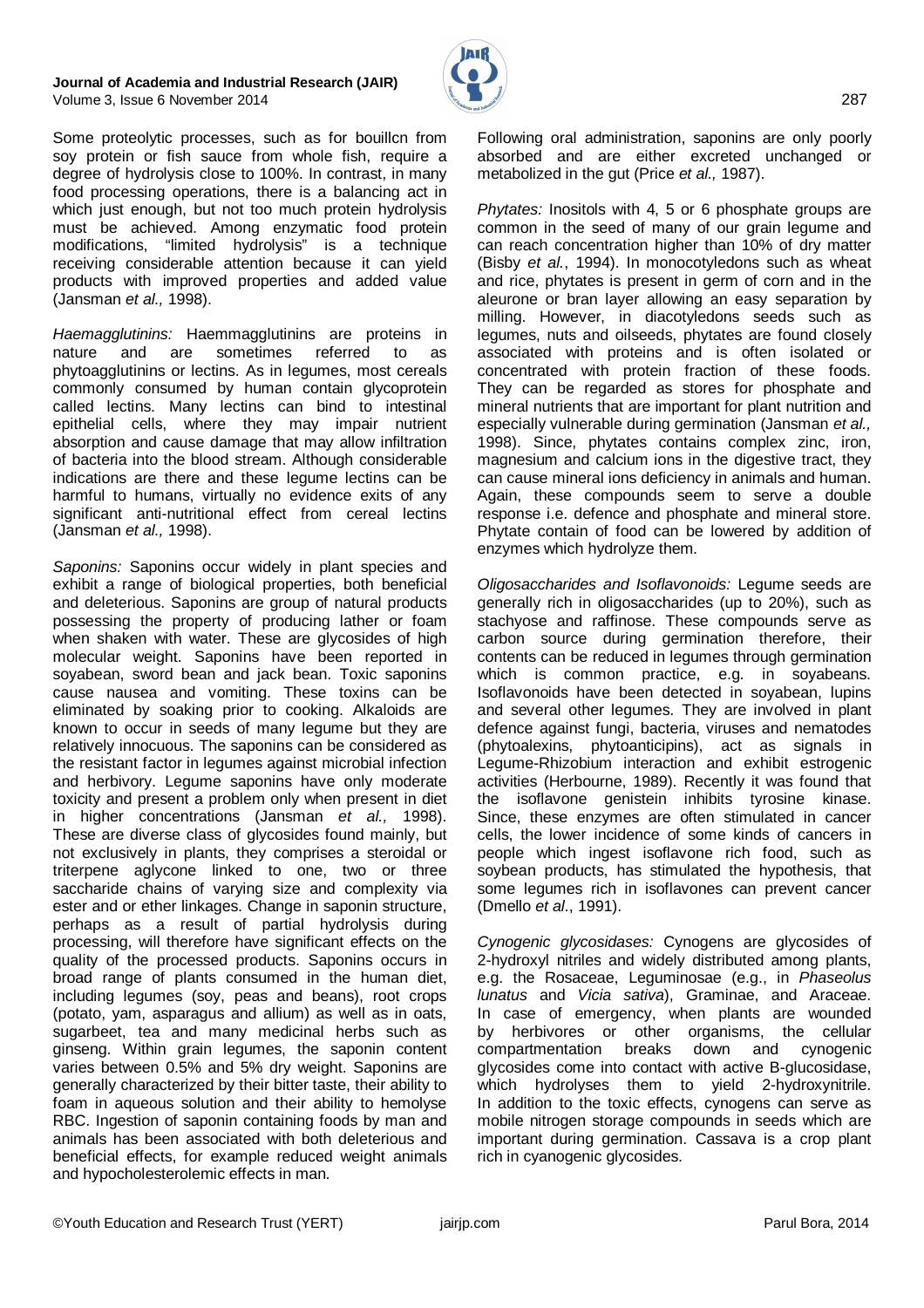

Since farmers in marginal areas rely on "bitter" varieties for food productions, it has been suggested that the prevention of cynate poisoning through improved detoxification procedures may be more effective than the development of "low cynide" cultivars (Tylleskar *et al.,* 1992).

*Lupin alkaloids:* Grain legume, high in protein is commonly used for livestock feed for Europe, Africa, Australia and Asia. Also used in cereals, baby formula, pasta, soups and salads in Unites States (22 states, 42,000 pounds/year). Seeds are used in traditional Chinese medicines. It has been cultivated for over 2000 years. Over 500 species of the genus Lupinus are known. In its raw form, the mildly toxic lupin alkaloids present in plants causes a bitter taste, and used as defensive mechanism herbivorous (Herbourne, 1989). Alkaloids are commonly removed (or reduced) by soaking the raw seeds in water prior to use. In the 1929's German plant breeder produced the first alkaloid-free, "sweet seeds". Cystinine has been identified as selective partial nicotinic receptor against (nicotinic acetylcholine receptors are affected by Parkinson's and Alzheimer's diseases) (Nicotine is fully against neuronal nAChR's, and has additional undesirable biological effects). Alkaloid extracts from Lupinus species have shown antimicrobial activity (Jansman *et al.,* 1998). *Lupinus albus* showed inhibitory effect on Gram negative bacteria. Lupinus *varius* and *L. densiflorus* strongly inhibited Gram positive bacteria. Many known lupin alkaloids showed significant antifungal activity. Matrine has shown anti-ulcerogenic and anticancer activities.

*Non-protein amino acids:* Hundreds of types of non-protein amino acids have been found in nature and they have multiple functions in living organisms. Microorganism and plants can produce uncommon amino acids. In microbes, examples include 2-aminoisobuytric acid and lanthionine, which is sulphide-bridged alanine dimer. Both these amino acids are found in peptidic l antibiotics such alamethicin. While in plants, 1-Amino cyclopropane-1-carboxylic acid is a small distributed cyclic amino acid that is a key intermediate in the production of the plant hormone ethylene. In humans, non-protein amino acids also have biologically-important roles. Glycine, gamma-amino butyric acid and glutamate are neurotransmitter and many amino acids are used to synthesize other molecules, for e.g. Tryptophan is a precursor of the neurotransmitter serotonin, Glycine is a precursor of porphyrins such as heme, Arginine is a precursor of nitric oxide, Carnitine is used in lipid transport within a cell, Ornithine and S-adenosyl methionine are precursors of polyamines and Homocysteine is an intermediate in S-adenosylmethionine recycling (Saluanke, 2006). More than 900 non-protein amino acids (NPAAs) which are especially abundant in certain legumes (Vicieae, Phaseoleae, Mimosoideae and Caesalpinioideae) have been detected which resemble protein amino acids

(structural analogues). Concentration in seeds can exceed 10% of dry weight and since non-protein amino acids are remobilised during germination, they certainly function as N-storage compounds. If non-protein amino acids are taken up by herbivorous, microorganisms or other plants, they may interfere with several targets. In plants, microorganisms and insects, non-protein amino acids cause reduced growth or even death. Since non-protein amino acids affect a basic target present in all organisms, they are important in plant–plant, plant-microbe and plant–herbivore interactions (Shahidi, 1997).

*Phenolic compounds:* Phenolic and polyphenolic compounds in foods and natural neutraceutical products represents the most widely distributed plant secondary metabolites exerting their beneficial effects as free radicals scavengers and chelators of pro-oxidant metals and thus preventing low–density lipoprotein oxidation and DNA strand scission or enhancing immune function. Phenolic compounds have been shown to control certain types of cancer, cardiovascular disease and process of ageing (Saluanke, 2006). Polyphenols are secondary plant metabolites distributed ubiquitously within plant foods (vegetable, cereal, legumes, fruits, nuts and beverages like tea, wine, cocoa) (Table 1). These levels vary greatly even between cultivars of the same species. Environmental factors such as light, germination, degree of ripeness, variety, processing and storage, genetic factors can influence levels (Ahn *et al.,* 1989).

| Table 1. Polyphenolic content of different plant foods and |  |
|------------------------------------------------------------|--|
| beverages (Source: Bravo, 1998).                           |  |

|             | $50.01$ and $00.000$ and $00.000$ and $0.000$ and $0.000$ and $0.000$ and $0.000$ and $0.000$ and $0.000$ and $0.000$ and $0.000$ and $0.000$ and $0.000$ and $0.000$ and $0.000$ and $0.000$ and $0.000$ and $0.000$ and $0.$ |
|-------------|--------------------------------------------------------------------------------------------------------------------------------------------------------------------------------------------------------------------------------|
| Foods       | mg/Kg dry matter                                                                                                                                                                                                               |
| Cereals     | 22-102.60                                                                                                                                                                                                                      |
| Legumes     | 34-1710                                                                                                                                                                                                                        |
| <b>Nuts</b> | 6.04-38                                                                                                                                                                                                                        |
| Vegetables  | 6-2025 (mg/fresh matter)                                                                                                                                                                                                       |
| Fruits      | 2-1200 (mg/fresh matter)                                                                                                                                                                                                       |
| Tea         | 150-210 (mg/200 mL)                                                                                                                                                                                                            |
| Red wine    | 1000-4000 (mg/200 mL)                                                                                                                                                                                                          |
| White wine  | 200-300                                                                                                                                                                                                                        |
|             |                                                                                                                                                                                                                                |

*Alpha galactosides:* Flatulence causing oligosaccharides, chemically described as alpha galactosides are present in significant amounts in mature legume seeds (Khokhar and Chauhan, 1986).

#### Anti-vitamin factors

Raw kidney beans contain anti-vitamin E that produces necrosis of liver and muscular dystrophy. Linseed contains an anti-pyridoxine factor that depresses growth. The factor responsible is L-amino acids, D-proline that occurs as peptide linatine in combination with glutamic acid. L-amino-D-proline is about 4 times as active as linatine (Saluanke, 2006). The factor could be eliminated by extracting the meal with water. There are various methods to reduce anti-nutritional factors from food and are described in the following sections.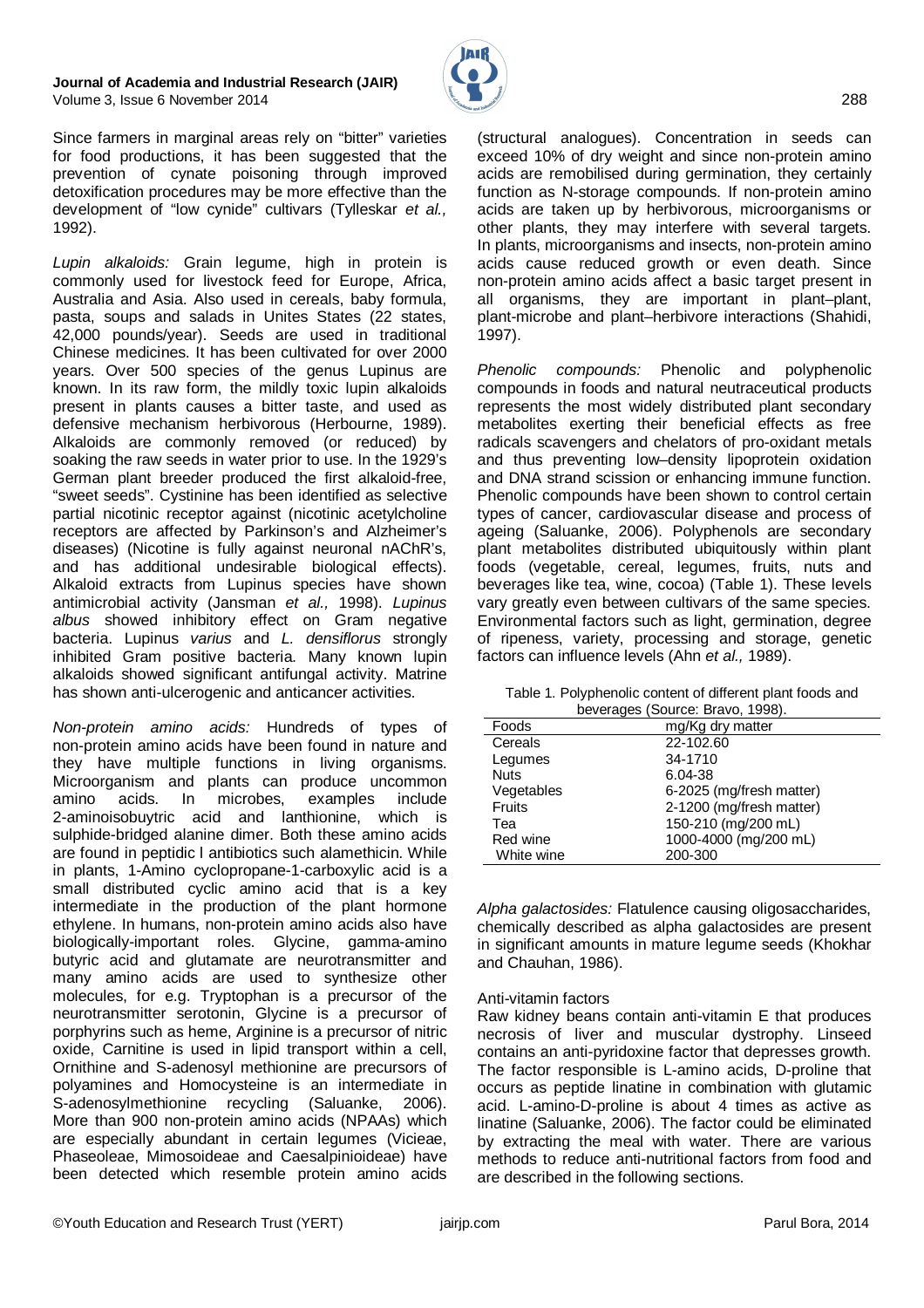

Table 2. Heat labile anti-nutritional factors inactivated by thermal processing (Source: Khokhar and Chauhan, 1986).

| Anti-nutritional factor | Common food sources                           | Effects of anti-nutritional factors              |
|-------------------------|-----------------------------------------------|--------------------------------------------------|
| Avidin                  | Egg whites                                    | Binds biotin, making it biologically unavailable |
| Hemagglutinnins         | Red kidney beans, yellow wax beans            | Induces red blood cell clumping                  |
| Lathyrogens             | Chick pea                                     | Disrupts collagen structure                      |
| Goitrogens              | Sweet potatoes, beans, cabbage, turnips       | Causes goitre by limiting iodine absorption      |
| a-Amylase inhibitors    | Cereal grains, peas, beans                    | Slows starch digestion                           |
| Trypsin inhibitors      | Legumes, egg whites, potatoes                 | Inhibits activity of trypsin                     |
| Thiaminases             | Fish, shellfish, brussel sprouts, red cabbage | Destroys thiamin                                 |

*Thermal treatment:* Legume seeds are hardly been consumed raw, they are usually cooked and by this procedure, lectins and protease inhibitors are inactivated. Low molecular weight compounds are leached out into cooking water, to be discarded afterwards. All these simple techniques have been invented by man (even without a profound knowledge of underlying toxicology) to make legume seeds more palatable and digestible. Today, a deeper knowledge of chemical structure of the anti-nutrients can help to devise technological strategies to process legumes seeds in order to obtain toxin free products. Since a diversification will increase the economic value of overall crop plant, food technology and rational processing are an alternative to breeding of anti-nutritional factors free plants which can be more susceptible to pests and pathogens. Followed by modern food technology (separation, filteration etc.), pure nutritionally valuable dietary products, such as protein, dietary fiber, oil and other fine chemicals can be generated. The remaining fractions containing the anti-nutrients don't need to be discarded, some of them are useful for the pharmaceutical industry; others might be used in agriculture as biorational pesticides (Jansman *et al.,* 1998). Because of higher costs these considerations are related to the use of legumes seeds which will be utilized for human consumption (an example are soyabeans for which a specialized industry has been developed). These situations is different in case of feed industry (which is a major outlet of legume seeds in Europe) where pulses are simple ground or pelleted. For this purpose we need to develop varieties which are low in heat stable nutritional factors (e.g. alkaloids, saponins, phytates, isoflavones and non-protein amino acids). If heat labile compounds (protease inhibitors, lectins) can be denatured by heat treatment during grinding and pelleting these compounds might be maintained since they confer resistance to the plants. Thus, many fields remain to be explored even in widely known group like the temperate grain legumes (Khokhar and chauhan, 1986). Some of the heat labile anti-nutritional factors inactivated by thermal processing are given in Table 2.

*Chemical detoxification:* Deaminocanavanine is a well known untoxic deamination product of canavine. The degradation of canavanine to deaminocanavanine under alkaline conditions occurs therefore a chemical strategy for the detoxification of this compound and has already been successfully employed for the processing of the canavanine containing seeds of *C. ensiformis*.

The major anti-nutrients in the seeds of *V. sativa* (besides vicine) can be rendered inactive by mild hydrolysis. It is reasonable to propose that in principle post-harvest detoxification procedures can be developed for these anti-nutritional factors (Janseman *et al.,* 1998).

*Fermentation:* The use of fermentation as an integral part of food detoxification processes is widely practiced. A wide variety of fermented foods are produced and eaten around the world. Fermentation is also an effective means for food preservation. Fermented foods can be prepared at both, an industrial and household scale. Indeed, many fermented foods are prepared by very simple techniques and represent grass roots technology which is already widespread; a fact which facilitates their further refinement, transfer and adoption in underdeveloped countries for the detoxification of alternative food sources. The various Indian household preparation techniques for their effectiveness in detoxifying *L. sativus* and their methods which included a fermentation step were the most effective in reducing ODPA levels, eliminating 95% of this toxin (Khokhar and Chauhan, 1986). Further, improvement in detoxifying is likely to be made with selection for better ODAP degradation. Such methods can, in principle, also be used for the post harvest detoxification of Vicia seeds, thus providing an alternative approach to the wider utilization of these grains without the need for genetic removal of their low molecular weight anti-nutritive and unpalatability factors. The incorporation of fermentation processes into other simple food technologies also offer good prospects for a detoxification of food source while simultaneously giving flexibility in the manipulation of flavour, texture and colour of the raw material (Jansman *et al.,* 1998).

*Germination:* Pea and lentil sprouts have gained popularity in recent years. Traditionally, Mediterranean, grain legumes have not been used as sprouts. The potential toxicity of beta-isoxazolin-5-one-alanine (BIA), the biosynthetic precursor for the lathyrism toxin beta-ODAP may be a risk factor if consumption increases during the germination of lentils and peas. This kind of processing, however, which reduces the contents of oligosaccharides and of other N-containing ANFs, has a long history in Asia, where it has served to improve the palatability of soyabeans. Pea sprouts are a very recent addition to Chinese cuisine (Borade *et al.,* 1994).